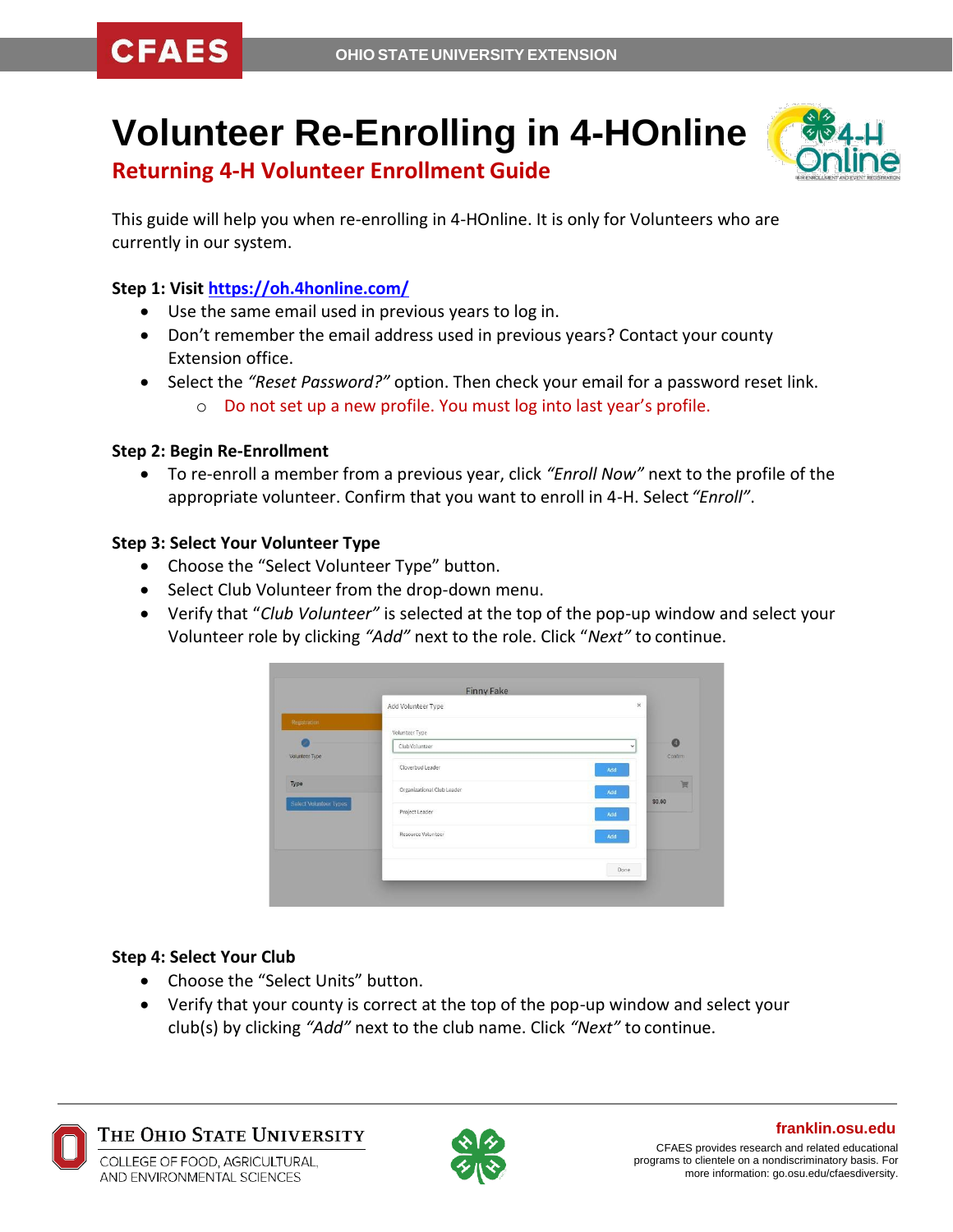#### **Step 5: Continue Enrollment Questions**

• Select the "Show Questions" button and complete the additional member information questions. Complete the required fields as indicated and click "*Next"*.

#### **Step 6: Review and Sign Consent Forms**

• Affirm that you agree to the Code of Conduct, the General Permission statement, and the Photo Release. The volunteer name should be typed into the boxes and click onthe agreement buttons. Complete the required fields as indicated and click "*Next"*.

#### **Step 7: Review Enrollment**

- Review your enrollment and select submit.
	- o A confirmation box will appear. Click "*Confirm*" to continue with the enrollment process.

|                                       | <b>Finny Fake</b><br>2020-2021 Adult Volunteer Enrollment                                                                                                                                                                       |              |
|---------------------------------------|---------------------------------------------------------------------------------------------------------------------------------------------------------------------------------------------------------------------------------|--------------|
| Registration                          |                                                                                                                                                                                                                                 |              |
| Volunteer Type                        | Confirm Submission<br>×                                                                                                                                                                                                         | 5<br>Confirm |
| <b>Finny's Enrollment</b>             | Are you sure you want to continue? Once you complete this step your application will be submitted and<br>you will no longer be able to go back. You may need to complete additional steps in order to be an Active<br>Volunteer |              |
| <b>Selected Units</b>                 |                                                                                                                                                                                                                                 |              |
| Fantastic Futures, Franklin - Primary | Confirm<br>Cancel                                                                                                                                                                                                               |              |
| <b>Selected Projects</b>              |                                                                                                                                                                                                                                 |              |

*\*\*\*\*If you are a returning volunteer who requires an updated background check you will be prompted to continue to Step 8.\*\*\*\**





#### **franklin.osu.edu**

CFAES provides research and related educational programs to clientele on a nondiscriminatory basis. For more information: go.osu.edu/cfaesdiversity.